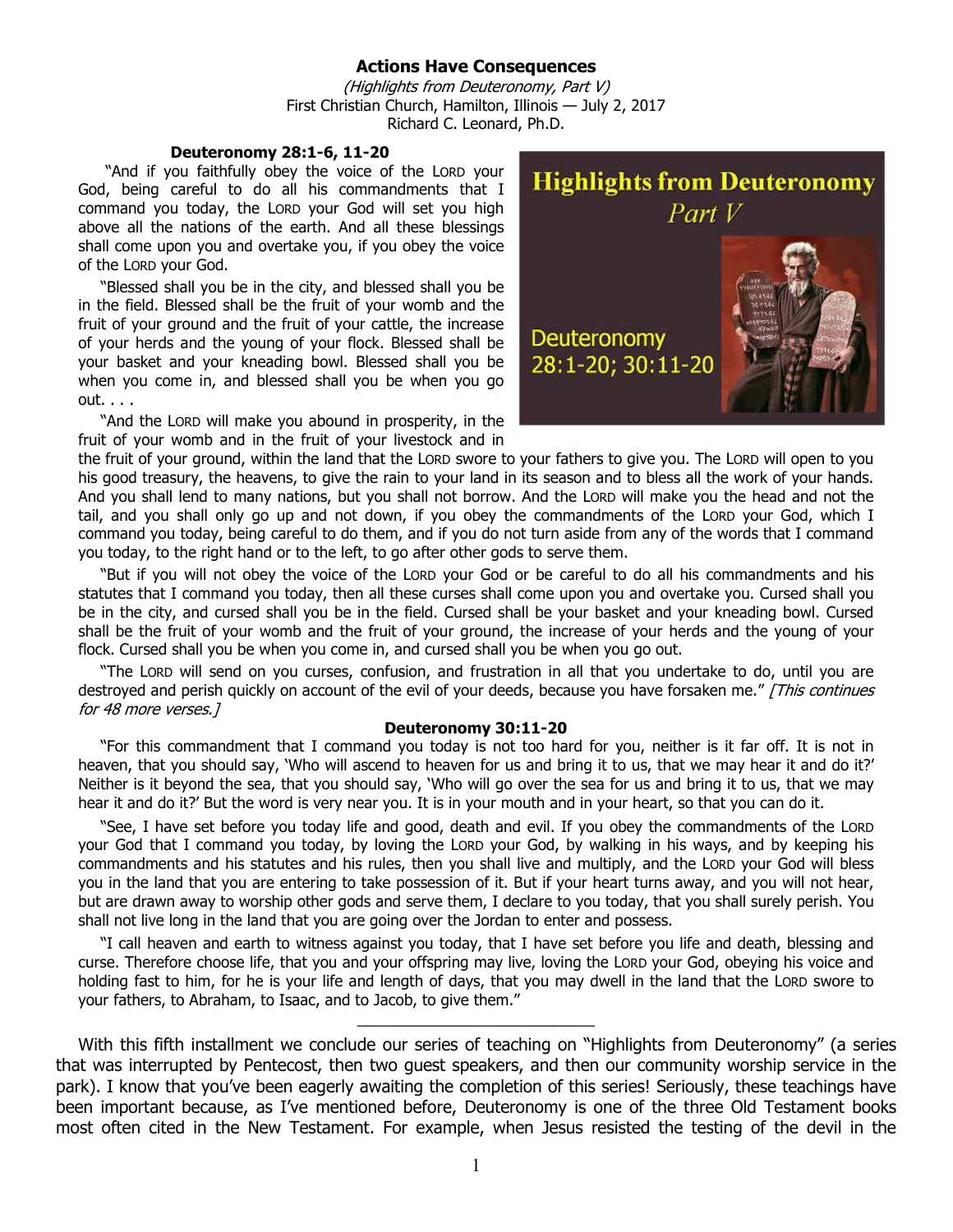wilderness, all three of his quotations from the Word of God were from Deuteronomy. Just to review quickly, the name Deuteronomy is the Greek name for this book which in Hebrew is called *Deverim*, "Words"; Deuteronomy means "second law," because this book is a long sermon by Moses just as Israel is about to set

"All Scripture is breathed out ['inspired'] by God and profitable for teaching, for reproof, for correction, and for training in righteousness, that the man of God may be complete, equipped for every good work." (2 Timothy 3:16-17)

**But certain sections of the Scriptures bring God's** revelation into clearer focus!

foot in the promised land of Canaan; and in this sermon he reminds the people of their long, forty-year trek since the Exodus from Egypt, and develops for them the significance and impact of the laws they received from the Lord on Mount Sinai.

The selections from Deuteronomy we have read today are some of the most important sections of the entire Bible. As the apostle Paul stated, writing to Timothy, "All Scripture is breathed out [or 'inspired'] by God and profitable for teaching, for reproof, for correction, and for training in righteousness, that the man of God may be complete, equipped for every good work" (2 Timothy 3:16-17). Nevertheless we all recognize that there are certain parts of the Holy Scriptures that bring God's revelation into clearer

focus for us. These final chapters of Deuteronomy, especially the parts I have read, make up a key section that brings to expression what the Bible is all about. Let me explain.

First, we need to look at the "big picture" the Bible lays out concerning God's plan for his universe. In the beginning, people have been placed in the world to be God's representatives, made in his image and charged with the proper management of what the Lord has made. But people made a choice to go their own way, not God's way, as the account of Adam and Eve makes clear. So the Lord called a special people to do what the first human beings had failed to do. He called Abraham to be the father of a new family that would bless all nations, and when that people whom we call Israel were bound in slavery he brought them out in the Exodus and gave them a way of life they were to follow in the land he was giving them.

So God established a covenant, or treaty, with Israel: he will be their God, if they will be his people. The basic stipulation of this agreement is that Israel must be loyal to Yahweh, the Lord, alone; if they remain loyal, and follow the benevolent and righteous way of life he has given them in his law, they will prosper and succeed in life. But if they turn away and follow other gods, and ignore their true Father, then this treaty includes a sanction; they will be cursed with all kinds of bad things like sickness, poverty, defeat, and exile. In these final chapters of Deuteronomy, Moses spells all this out for the people as they're about to enter the land of Canaan: "I call heaven and earth to witness against you today, that I have set before you life and death, blessing and curse. Therefore choose life, that you and your offspring may



live, loving the LORD your God, obeying his voice and holding fast to him, for he is your life and length of days" (Deuteronomy 30:19-20).

So Deuteronomy places before us that basic decision the Scriptures put before every man, woman, and child: Either choose the Lord as your governing authority, be loyal to him, and follow his way of life  $-$  or else experience the consequences in a wasted, pointless, or even stressful or disappointing life filled with grief and pain. This is the universal principle of *action and consequence*. It's as solid a principle of human behavior and interaction as the laws of physics, for example Newton's third law: "For every action, there is an equal and opposite reaction" — or better, perhaps, for every action there is a corresponding reaction. Actions have consequences, for God has built that structure into his universe. As the apostle Paul puts it, "Do not be deceived: God is not mocked, for whatever one sows, that will he also reap" (Galatians 6:7).

Of all sections of the Bible, perhaps it's the Book of Proverbs that stresses this principle — we could almost call it the "Deuteronomy principle" — most consistently. I just picked out some sayings in Proverbs at random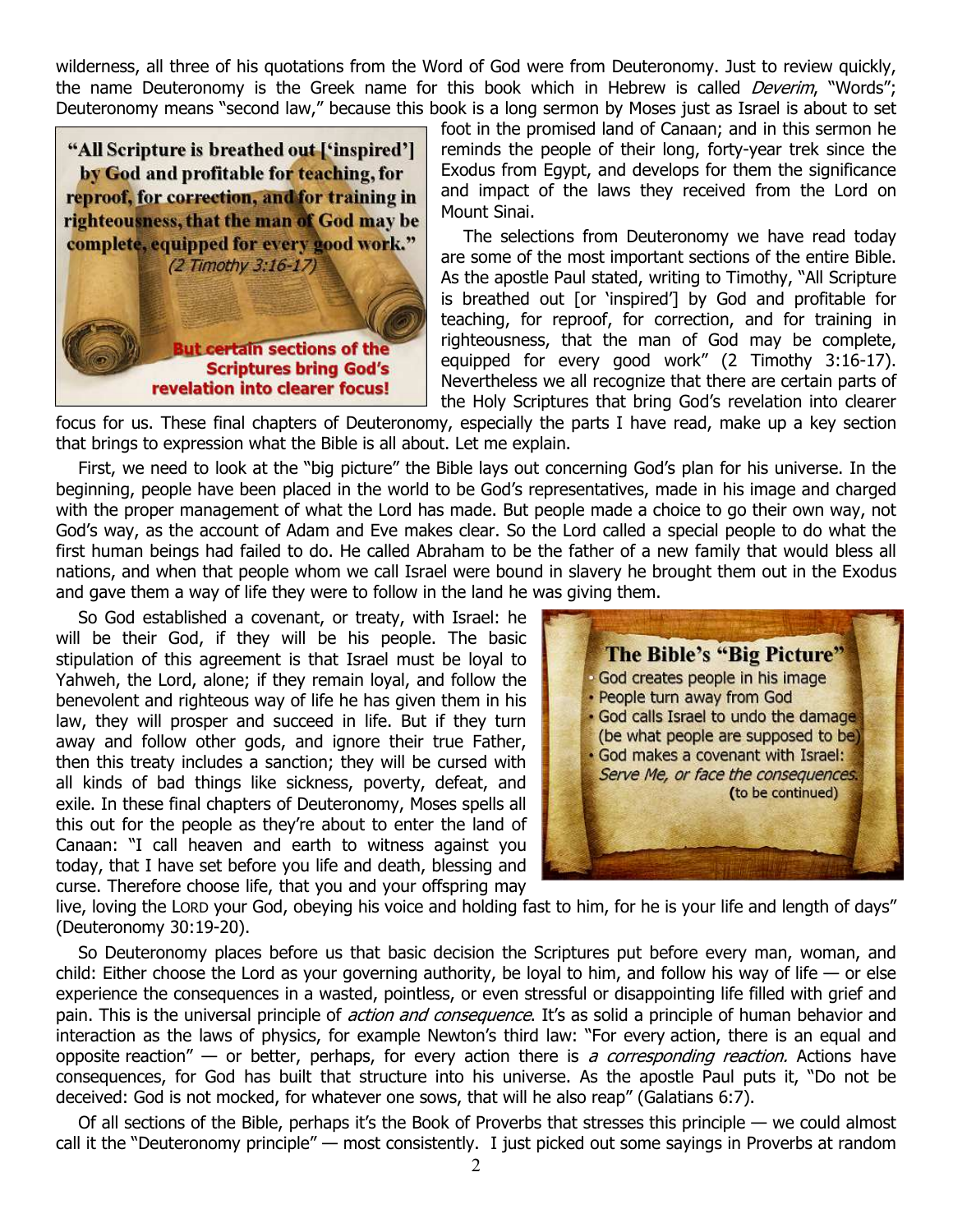that express the principle of action and consequence. For example, Proverbs 11:24: "One gives freely, yet grows all the richer; another withholds what he should give, and only suffers want." When we're stingy with our resources, we just run into more financial problems. Proverbs 28:27 is similar: "Whoever gives to the poor will not want, but he who hides his eyes [from their need] will get many a curse." Or take Proverbs 16:7: "When a man's ways please the LORD, he makes even his enemies to be at peace with him." If we live the way the Lord wants us to, no one will be able *truthfully* to complain about our behavior. What about Proverbs 22:29: "Do you see a man skillful in his work? He will stand before kings; he will not stand before obscure men." Developing our God-given talents and abilities creates a way to relate to influential people. Proverbs 27:12 says, "A prudent [person] sees danger and hides himself; but the simple go on, and suffer for it." How



- Desert the Lord, and get into trouble.
- Give generously, and prosper.
- Accept wise advice, and avoid problems.
- Speak negatively, and make your situation worse.

many people do you and I know  $-$  family members, friends, or whomever — who have done things guaranteed to get them into trouble and suffered for it, even though they've been cautioned about these things by wiser heads? Similarly, Proverbs 29:1 warns: "He who is often reproved, yet stiffens his neck [that is, won't listen to correction] will suddenly be broken beyond healing."

Prideful, self-serving behavior leads not to approval but to ruin, as Proverbs 29:23 states: "One's pride will bring him low, but he who is lowly in spirit will obtain honor." We see how the relation of acts to consequences affects the area of government, as well as personal life, for Proverbs 29:12 reminds us, "If a ruler listens to falsehood, all his officials will be wicked." We can observe what's happening in our country when highly placed leaders listen to "fake

news." And there's a consequence when powerful people try to coerce good people into abandoning their principles, as Proverbs 28:10 insists: "Whoever misleads the upright into an evil way will fall into his own pit; but the blameless will have a goodly inheritance." Eventually, leaders who try to corrupt others will become the victims of their own corruption.

A famous proverb usually goes like this: "Train up a child in the way he should go, and when he is old he will not depart from it." Proverbs 22:6 sounds like a promise, but in Hebrew it's actually a warning: If you let a child do whatever he wants  $-$  that is, the "way he wants to go"  $-$  and don't restrain him, then when he grows up it will be hard to turn him (or her) away from the self-centered life style that inflicts pain on others, especially those closest to him or her. How often we've witnessed that scenario, to our sorrow! And one of my favorite proverbs is 18:21: "Death and life are in the power of the tongue, and those who love it will eat its fruits." If we go around with complaining, negative comments about our situation we will only perpetuate that situation and make it worse. We build our world by what we say about it, and if we want matters to go well for us we had better speak creatively and positively about God's possibilities for our life. As Jesus warned us, "By your words you will be justified, and by your words you will be condemned" (Matthew 12:37).

Actions have corresponding consequences. This works in the negative as well as the positive, even if some people believe they can do things without any consequence — as we've seen in recent news. If you use the media to continually attack members of a certain political party as deplorable, unspeakably evil, not worthy of life; if you parade an effigy of the severed, bloody head of the President who belongs to that party; if, in effect, you call for the elimination of everyone who holds that party's views — then, sooner or later somebody will take an automatic rifle and try to murder as many representatives of that party as he can.

All the sayings we've described from the wisdom of Proverbs bolster the "Deuteronomy principle" of action and consequence, that underlying principle of God's agreement with his people: If you remain faithful to the Lord and his way you will be blessed, but if you ignore the Lord and go your own way it will definitely not go well with you. And we can easily see how Jesus, in his teaching of the kingdom of God, builds on this principle. In his teaching we find what some have called the "laws of the kingdom," where Jesus makes it clear that the relation of act and consequence still applies. For instance, take his words in the Sermon on the Mount:

"Do not give dogs what is holy, and do not throw your pearls before pigs, lest they trample them underfoot and turn to attack you. Ask, and it will be given to you; seek, and you will find; knock, and it will be opened to you. For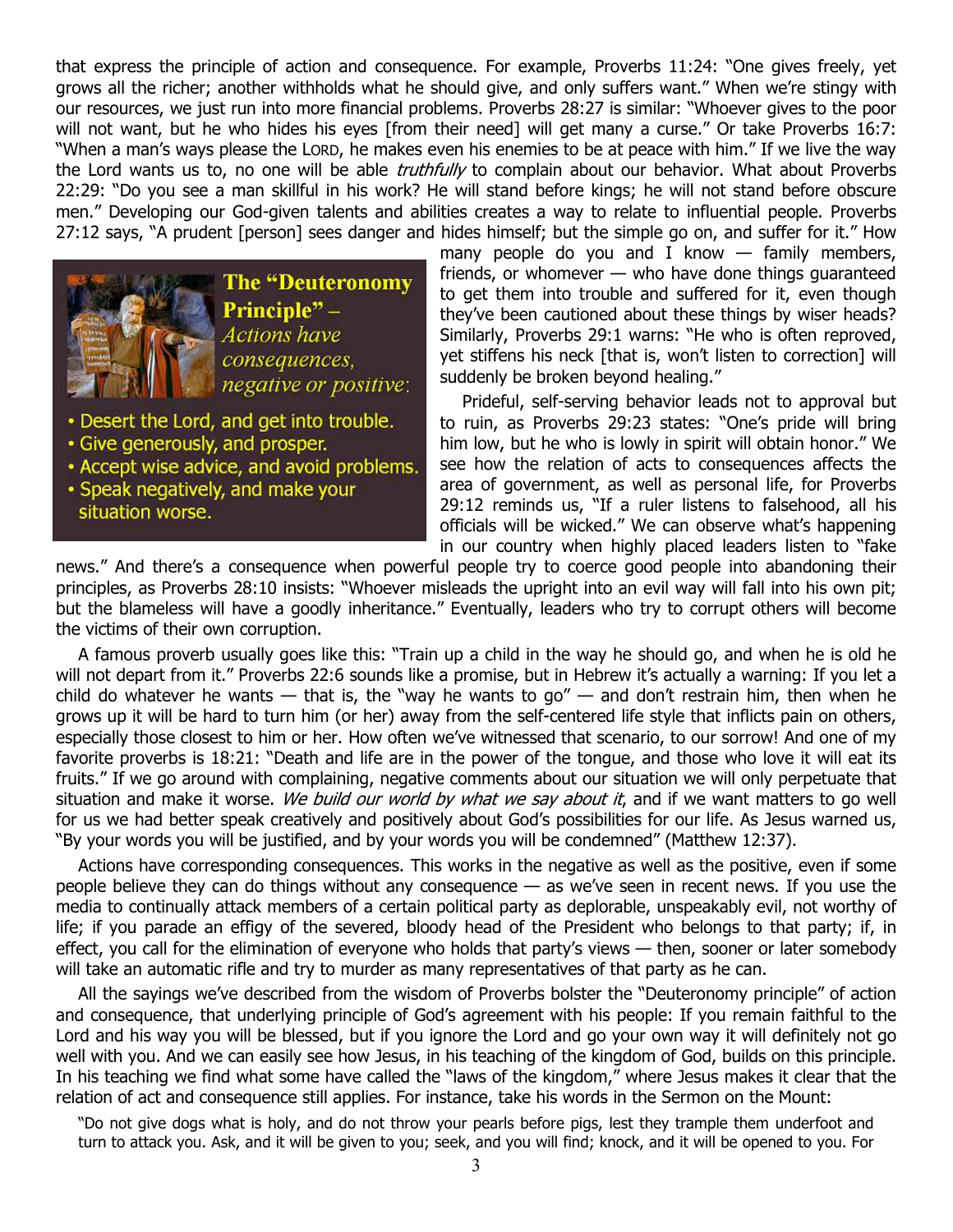everyone who asks receives, and the one who seeks finds, and to the one who knocks it will be opened. Or which one of you, if his son asks him for bread, will give him a stone? Or if he asks for a fish, will give him a serpent? If you then, who are evil, know how to give good gifts to your children, how much more will your Father who is in heaven give good things to those who ask him! So whatever you wish that others would do to you, do also to them, for this is the Law and the Prophets" (Matthew 7:6-12).

But in Jesus' preaching the relation of action to consequence goes beyond mere good advice about successful living — advice any wise and astute person could give. This "Deuteronomy principle" applies to how people relate to Jesus himself, as the bringer of God's kingdom.

Consider, for example, his words in Matthew 11:27- 30: "All things have been handed over to me by my Father, and no one knows the Son except the Father, and no one knows the Father except the Son and anyone to whom the Son chooses to reveal him. Come to me, all who labor and are heavy laden, and I will give you rest. Take my yoke upon you, and learn from me, for I am gentle and lowly in heart, and you will find rest for your souls. For my yoke is easy, and my burden is light." We

**The "Deuteronomy Principle"** (actions have consequences) in the teaching of Jesus:

- Ask, and receive.
- · Seek, and find.
- Treat others the way you'd like to be treated.
- Come to Jesus, and find peace and rest.
- Receive the Messiah, or face desolation.



find our "rest" — that is, not just relaxation but the productive, successful, happy life God intends for people made in his image — when we come to Jesus and place ourselves into his family. But if we refuse that invitation the consequence for us is the same as that of ancient Jerusalem, which wouldn't recognize that God had visited them in the person of Jesus to reestablish his rule in the world. "O Jerusalem, Jerusalem," cried Jesus, "the city that kills the prophets and stones those who are sent to it! How often would I have gathered your children together as a hen gathers her brood under her wings, and you were not willing! Behold, *your* house is forsaken" (Luke 13:34-35). Because people had other ideas about what Messiah was supposed to do, they couldn't accept that God was bringing his kingdom, his new creation, into reality in the world through this teacher from Galilee. And they experienced the consequences when Jerusalem and its beautiful Temple were destroyed by Rome in the futile Jewish revolt of AD 66-70.

The Bible's "Big Picture" God creates people in his image · People turn away from God . God calls Israel to undo the damage (be what people are supposed to be) . God makes a covenant with Israel: Serve Me, or face the consequences · Israel disobeyed, went into exile. · Israel's Messiah took the curse on Himself to set God's people free. In His resurrection, the image of God is restored.

So in these final chapters of Deuteronomy Moses give God's people the foundational principle of Scripture: "Serve the Lord, and him alone, and walk in his way, and therefore experience his blessing." In this way, God's people are to live out what was lost when Adam and Eve turned away from the Lord; they are to live out what it means to embody the image of God the Creator, bringing peace, blessing, and good to this earth and all who live on it. Actions have consequences.

But, as we survey the whole plan of the Bible, we realize that *something went wrong here*. Israel failed to live up to the agreement God made with them. They turned to other gods, they listened to other voices. They deserted God's way and allowed injustice to prevail, despite the warnings of their prophets. The people the

Lord chose to deal with the problem of human sin became part of the problem. As a result the sanctions of God's treaty with them took effect, and they came under the curse of defeat, destruction, and exile in Babylon — the very curses spelled out by Moses in Deuteronomy 28. And six centuries later, under domination by the foreign power of Rome, they still felt themselves to be in exile even though they lived once again in the land of Judea and Galilee. The glory of the Lord had filled the Temple of Solomon, their great ruler. But despite the efforts lavished on the new Temple begun by King Herod, a work continued by those who followed him, they could never claim that God had returned to them to dwell in his house as before, and forgive their sins. How